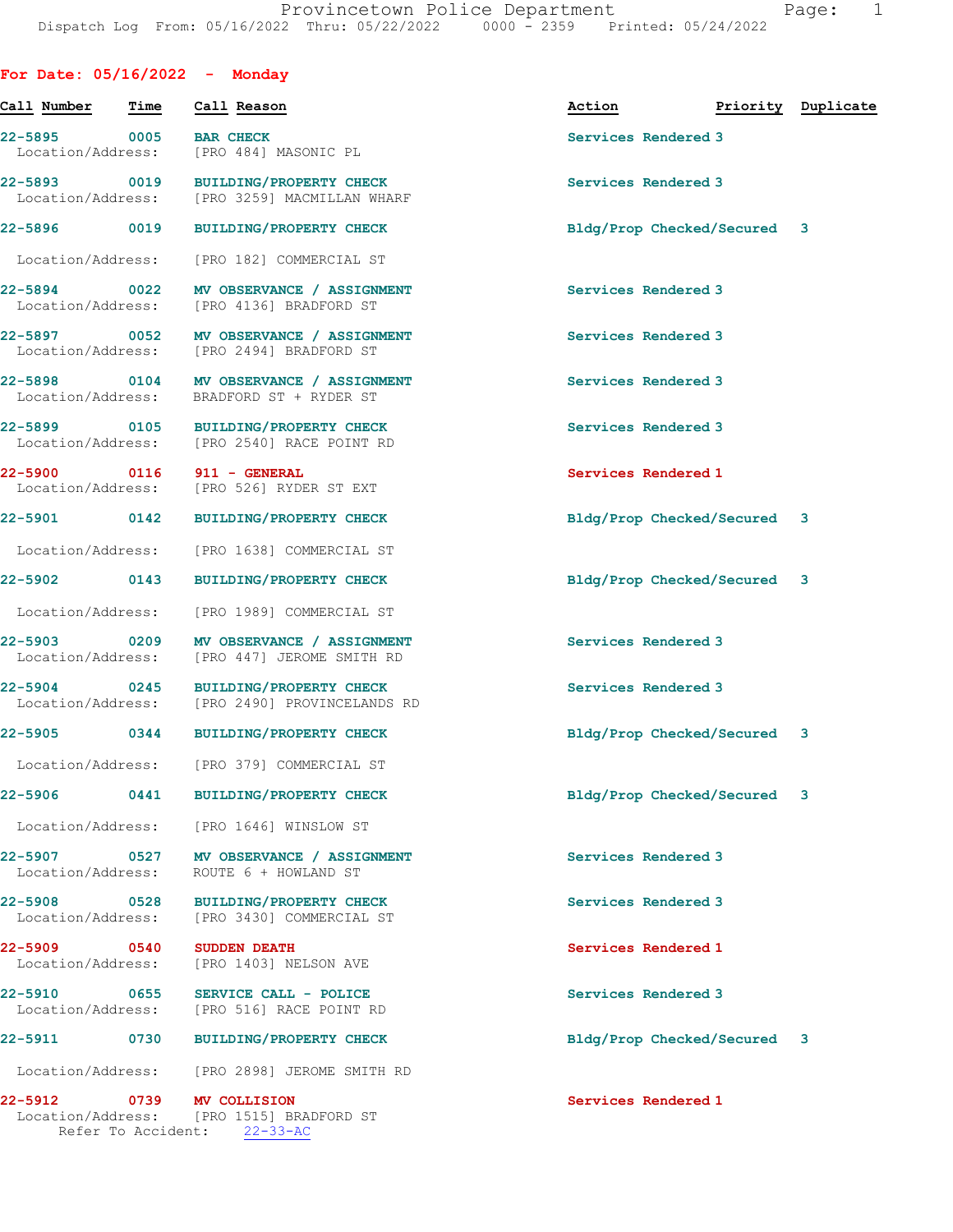|                                  | 22-5913 0820 SERVICE CALL - POLICE<br>Location/Address: [PRO 569] WINSLOW ST            | Services Rendered 3         |   |
|----------------------------------|-----------------------------------------------------------------------------------------|-----------------------------|---|
|                                  | 22-5914 0915 BUILDING/PROPERTY CHECK                                                    | Bldg/Prop Checked/Secured 3 |   |
|                                  | Location/Address: [PRO 2499] RACE POINT RD                                              |                             |   |
|                                  | 22-5916 1044 MEDICAL EMERGENCY<br>Location/Address: [PRO 1892] SHANK PAINTER RD         | Services Rendered 1         |   |
| 22-5964 1045 FOLLOW UP           | Location/Address: [PRO 3701] BRADFORD ST EXT                                            | Services Rendered 2         |   |
| 22-5917 1145 MEDICAL EMERGENCY   |                                                                                         | Transported to Hospital 1   |   |
|                                  | Location/Address: [PRO 440] HARRY KEMP WAY                                              |                             |   |
| 22-5918 1147 ANIMAL CALL         | Location/Address: [PRO 526] RYDER ST EXT                                                | Services Rendered 2         |   |
| 22-5919 1241 MV COMPLAINT        | Location/Address: [PRO 2554] COMMERCIAL ST                                              | Services Rendered 2         |   |
|                                  | 22-5920 1447 SERVICE CALL - POLICE<br>Location/Address: [PRO 569] WINSLOW ST            | Services Rendered 3         |   |
|                                  | 22-5922 1643 MEDICAL EMERGENCY<br>Location/Address: [PRO 726] BRADFORD ST               | Patient Refusal 1           |   |
|                                  | 22-5923 1649 MV OBSERVANCE / ASSIGNMENT<br>Location/Address: ROUTE 6 + SHANK PAINTER RD | Services Rendered 3         |   |
| 22-5925 1744 MV COMPLAINT        | Location/Address: [PRO 761] BRADFORD ST                                                 | Services Rendered 2         |   |
| 22-5927 1850 MEDICAL EMERGENCY   |                                                                                         | Transported to Hospital 1   |   |
|                                  | Location/Address: [PRO 3222] ALDEN ST                                                   |                             |   |
| 22-5928 1917 ASSIST CITIZEN      | Location/Address: [PRO 1156] WINSLOW ST                                                 | <b>False Alarm</b><br>3     |   |
| 22-5930 2041 BAR CHECK           | Location/Address: [PRO 2737] COMMERCIAL ST                                              | Services Rendered 3         |   |
| 22-5931<br>2055                  | <b>BUILDING/PROPERTY CHECK</b><br>Location/Address: [PRO 182] COMMERCIAL ST             | Services Rendered 3         |   |
|                                  | 22-5932 2212 BUILDING/PROPERTY CHECK<br>Location/Address: [PRO 3442] COMMERCIAL ST      | Services Rendered 3         |   |
|                                  | 22-5933 2223 BUILDING/PROPERTY CHECK<br>Location/Address: [PRO 537] SHANK PAINTER RD    | Services Rendered 3         |   |
|                                  | 22-5934 2225 MV OBSERVANCE / ASSIGNMENT<br>Location/Address: BRADFORD ST + RYDER ST     | Services Rendered 3         |   |
| 22-5935 2244 ALARM - FIRE        | Location/Address: [PRO 11] BRADFORD ST                                                  | <b>False Alarm</b><br>1     |   |
| 22-5936                          | 2344 BUILDING/PROPERTY CHECK                                                            | Bldg/Prop Checked/Secured 3 |   |
|                                  | Location/Address: [PRO 446] HOWLAND ST                                                  |                             |   |
| 22-5937                          | 2350 MEDICAL EMERGENCY                                                                  | Transported to Hospital     | 1 |
|                                  | Location/Address: [PRO 3222] ALDEN ST                                                   |                             |   |
| For Date: $05/17/2022 -$ Tuesday |                                                                                         |                             |   |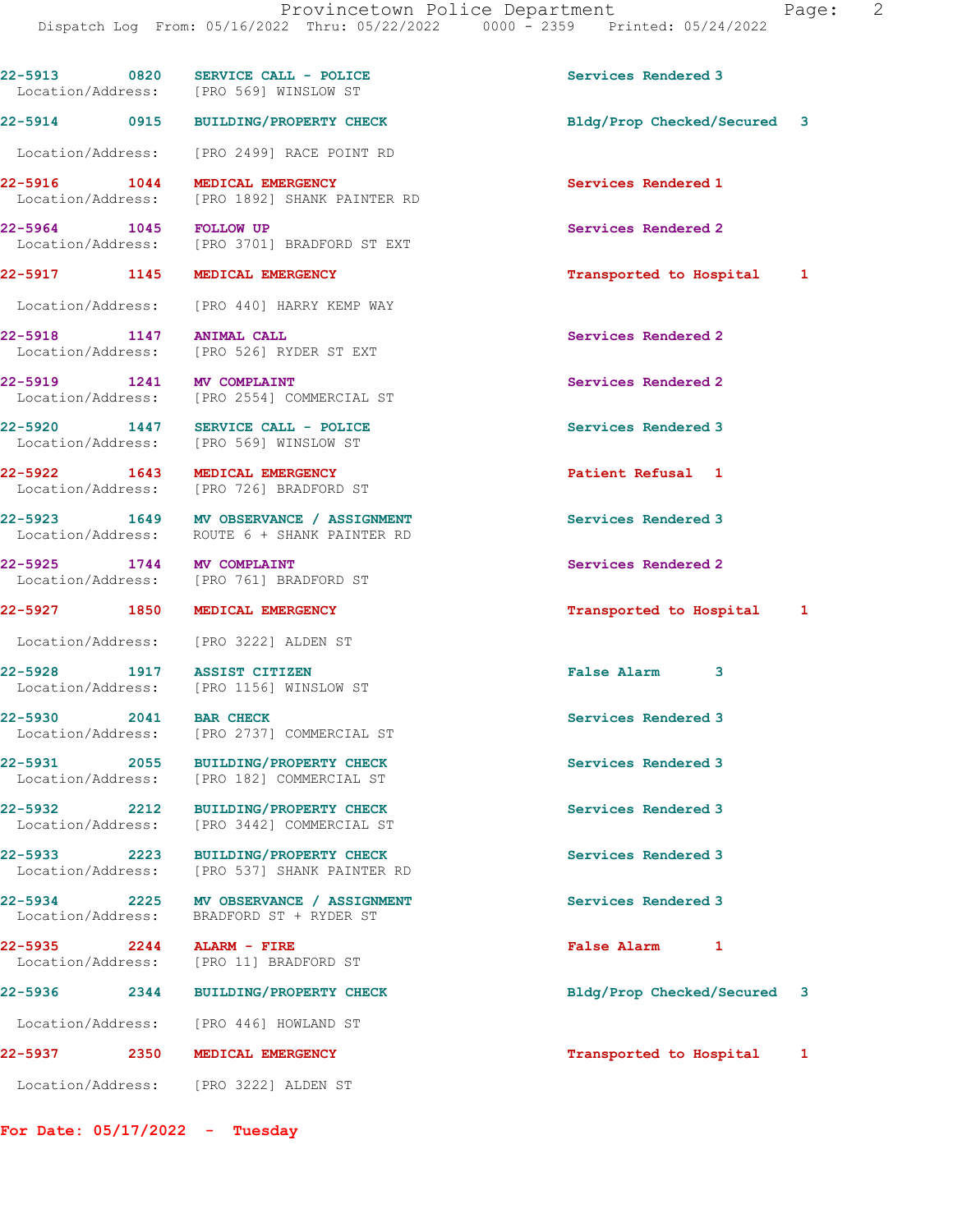| 22-5938                                     | 0019<br><b>BUILDING/PROPERTY CHECK</b>                                          | Bldg/Prop Checked/Secured<br>3 |
|---------------------------------------------|---------------------------------------------------------------------------------|--------------------------------|
| Location/Address:                           | [PRO 2977] COMMERCIAL ST                                                        |                                |
| $\sim$ 0029<br>22-5939<br>Location/Address: | <b>BUILDING/PROPERTY CHECK</b><br>[PRO 3259] MACMILLAN WHARF                    | Services Rendered 3            |
| 22-5940 0055<br>Location/Address:           | MV OBSERVANCE / ASSIGNMENT<br>CONWELL ST + OFF CONWELL ST                       | Services Rendered 3            |
| 0106<br>22-5941<br>Location/Address:        | MV OBSERVANCE / ASSIGNMENT<br>BRADFORD ST + RYDER ST                            | Services Rendered 3            |
| 22-5942 0119<br>Location/Address:           | <b>MV STOP</b><br>BRADFORD ST + STANDISH ST                                     | <b>VERBAL WARNING</b><br>3     |
| 22-5943 0150                                | <b>BUILDING/PROPERTY CHECK</b>                                                  | Bldg/Prop Checked/Secured<br>3 |
| Location/Address:                           | [PRO 512] PRINCE ST                                                             |                                |
| 22-5944 0158                                | <b>BUILDING/PROPERTY CHECK</b>                                                  | Bldg/Prop Checked/Secured<br>3 |
| Location/Address:                           | [PRO 3296] SHANK PAINTER RD                                                     |                                |
| 22-5945<br>0158                             | <b>BUILDING/PROPERTY CHECK</b>                                                  | Bldg/Prop Checked/Secured<br>3 |
| Location/Address:                           | [PRO 1778] SHANK PAINTER RD                                                     |                                |
| 22-5946 0304                                | <b>BUILDING/PROPERTY CHECK</b>                                                  | Bldg/Prop Checked/Secured<br>3 |
| Location/Address:                           | [PRO 1780] JOHNSON ST                                                           |                                |
| 22-5947<br>0322                             | <b>BUILDING/PROPERTY CHECK</b>                                                  | Bldg/Prop Checked/Secured<br>3 |
| Location/Address:                           | [PRO 444] HIGH POLE HILL                                                        |                                |
| 22-5948 0342<br>Location/Address:           | <b>BUILDING/PROPERTY CHECK</b><br>[PRO 2499] RACE POINT RD                      | Services Rendered 3            |
| 22-5949 0447                                | <b>BUILDING/PROPERTY CHECK</b>                                                  | Bldg/Prop Checked/Secured 3    |
| Location/Address:                           | [PRO 530] SHANK PAINTER RD                                                      |                                |
| 22-5950<br>0501<br>Location/Address:        | <b>BUILDING/PROPERTY CHECK</b><br>[PRO 521] ROUTE 6                             | Services Rendered 3            |
| 22-5951                                     | 0557 SERVICE CALL - POLICE<br>Location/Address: [PRO 516] RACE POINT RD         | Services Rendered 3            |
|                                             | 22-5953 0636 MV OBSERVANCE / ASSIGNMENT<br>Location/Address: [PRO 2521] ROUTE 6 | Services Rendered 3            |
|                                             | 22-5954 0806 SERVICE CALL - POLICE<br>Location/Address: [PRO 488] MAYFLOWER ST  | Services Rendered 3            |
|                                             | 22-5955 0807 SERVICE CALL - POLICE<br>Location/Address: [PRO 569] WINSLOW ST    | Services Rendered 3            |
|                                             | 22-5956 0827 LOST PROPERTY<br>Location/Address: [PRO 2426] COMMERCIAL ST        | Services Rendered 3            |
|                                             | 22-5957 0917 ALARM - GENERAL<br>Location/Address: [PRO 31] BRADFORD ST          | False Alarm 1                  |
| 22-5959 1008 HAZARDS                        | Location/Address: [PRO 2637] COMMERCIAL ST                                      | Services Rendered 2            |
| 22-5960 1041                                | MEDICAL EMERGENCY<br>Location/Address: [PRO 3259] MACMILLAN WHARF               | Patient Refusal 1              |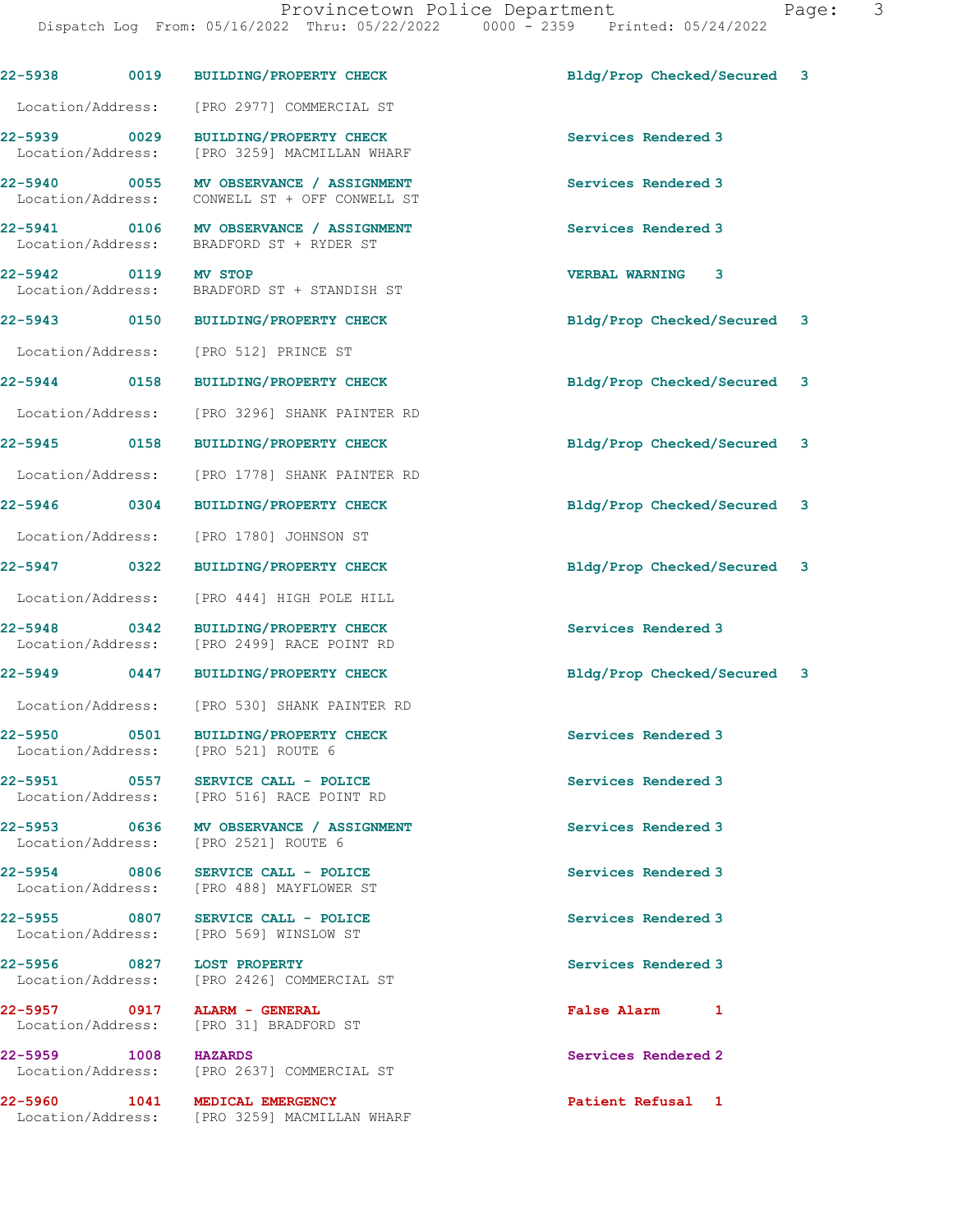22-5965 1329 MEDICAL EMERGENCY **122-5965** Transported to Hospital 1

22-5961 1109 PARKING COMPLAINT Services Rendered 3

22-5962 1130 SERVICE CALL - POLICE 3 SPOKEN TO 3<br>
Location/Address: [PRO 542] SHANK PAINTER RD

22-5963 1137 MEDICAL EMERGENCY Services Rendered 1

[PRO 542] SHANK PAINTER RD

Location/Address: FRANKLIN ST + COMMERCIAL ST

Location/Address: [PRO 3259] MACMILLAN WHARF

 Location/Address: [PRO 210] COMMERCIAL ST 22-5966 1358 MEDICAL EMERGENCY Patient Refusal 1 Location/Address: [PRO 3094] COMMERCIAL ST 22-5967 1359 TRESPASS Services Rendered 2 Location/Address: [PRO 1493] UPPER MILLER HILL RD 22-5968 1426 ALARM - FIRE Services Rendered 1 Location/Address: 22-5969 1446 SERVICE CALL - POLICE Services Rendered 3 Location/Address: [PRO 569] WINSLOW ST 22-5970 1524 MEDICAL EMERGENCY Patient Refusal 1 [PRO 943] HARRY KEMP WAY 22-5971 1620 BUILDING/PROPERTY CHECK Services Rendered 3 Location/Address: [PRO 2483] COMMERCIAL ST

22-5972 1630 MV OBSERVANCE / ASSIGNMENT Services Rendered 3 Location/Address: CONWELL ST + ROUTE 6

22-5973 1754 MV OBSERVANCE / ASSIGNMENT Services Rendered 3 Location/Address: ROUTE 6 + SNAIL RD

22-5975 2014 MV DISABLED<br>
Location/Address: [PRO 3296] SHANK PAINTER RD<br>
Services Rendered 2 [PRO 3296] SHANK PAINTER RD

22-5976 2046 LOST PROPERTY Services Rendered 3 Location/Address: [PRO 526] RYDER ST EXT

22-5977 2130 BUILDING/PROPERTY CHECK Services Rendered 3 Location/Address: [PRO 4041] BRADFORD ST

Location/Address: [PRO 3432] COMMERCIAL ST

Location/Address: ROUTE 6 + HOWLAND ST

22-5980 2244 ALARM - FIRE False Alarm 1 [PRO 11] BRADFORD ST

Location/Address: [PRO 488] MAYFLOWER ST

22-5983 2358 BUILDING/PROPERTY CHECK Bldg/Prop Checked/Secured 3

Location/Address: [PRO 3609] COMMERCIAL ST

## For Date: 05/18/2022 - Wednesday

| $22 - 5984$<br>Location/Address: | 0015 | <b>BAR CHECK</b><br>TPRO 34431 COMMERCIAL ST | Services Rendered 3 |
|----------------------------------|------|----------------------------------------------|---------------------|
| $22 - 5985$                      | 0039 | MV OBSERVANCE / ASSIGNMENT                   | Services Rendered 3 |
| Location/Address:                |      | [PRO 2494] BRADFORD ST                       |                     |

22-5978 2133 BAR CHECK Services Rendered 3

22-5979 2146 MV DISABLED 2008 Services Rendered 2

22-5982 2354 BUILDING/PROPERTY CHECK Bldg/Prop Checked/Secured 3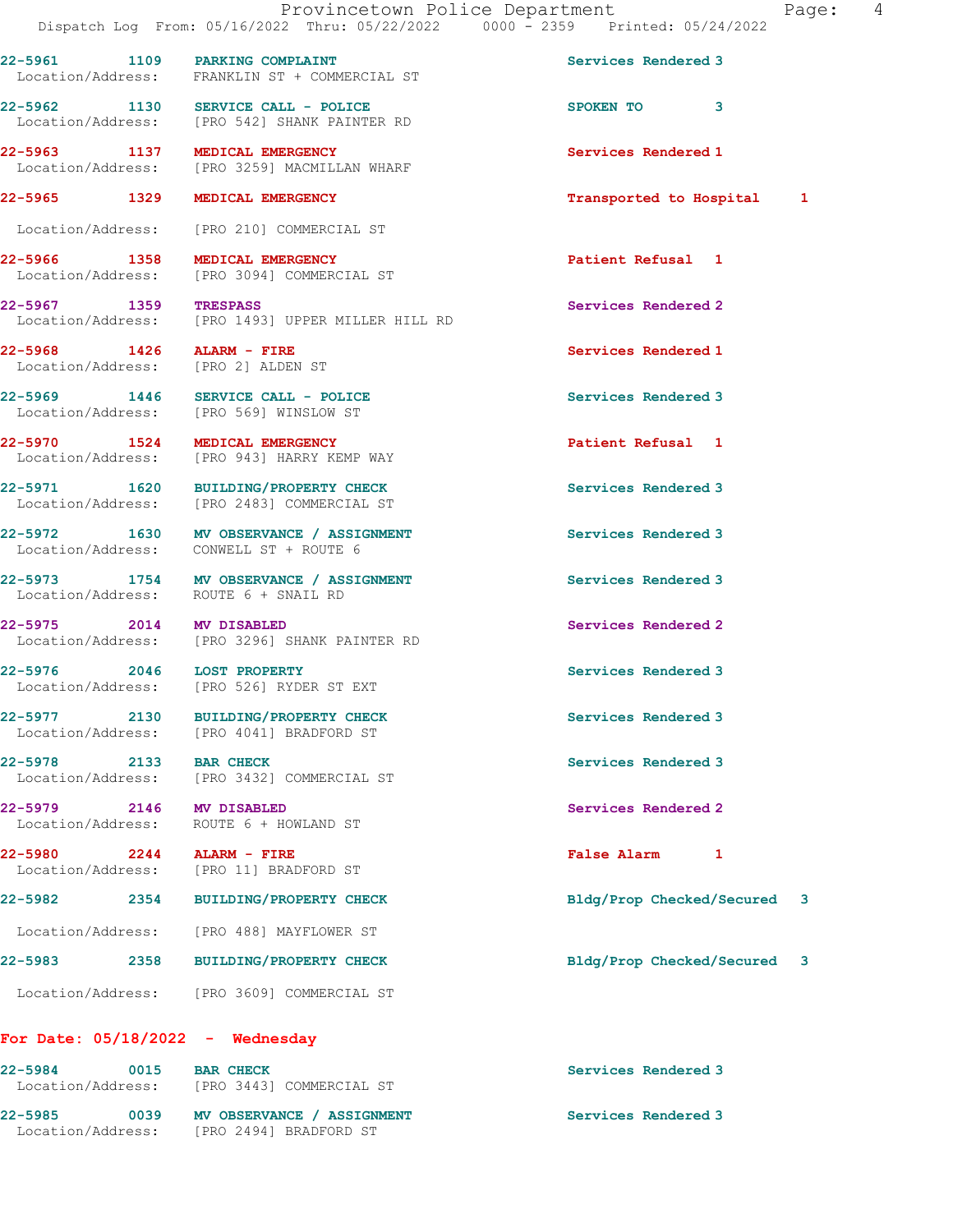|             |             | 22-5986 0043 BUILDING/PROPERTY CHECK                                                            | Bldg/Prop Checked/Secured 3 |  |
|-------------|-------------|-------------------------------------------------------------------------------------------------|-----------------------------|--|
|             |             | Location/Address: [PRO 2206] PILGRIMS LANDING                                                   |                             |  |
|             |             | 22-5987 0112 MV OBSERVANCE / ASSIGNMENT<br>Location/Address: JEROME SMITH RD + SHANK PAINTER RD | Services Rendered 3         |  |
|             |             | 22-5988 0131 BUILDING/PROPERTY CHECK<br>Location/Address: [PRO 433] RYDER ST EXT                | Services Rendered 3         |  |
|             |             | 22-5989 0207 BUILDING/PROPERTY CHECK                                                            | Bldg/Prop Checked/Secured 3 |  |
|             |             | Location/Address: [PRO 3259] MACMILLAN WHARF                                                    |                             |  |
|             |             | 22-5990 0236 BUILDING/PROPERTY CHECK<br>Location/Address: [PRO 2977] COMMERCIAL ST              | Services Rendered 3         |  |
|             |             | 22-5991 0350 BUILDING/PROPERTY CHECK                                                            | Bldg/Prop Checked/Secured 3 |  |
|             |             | Location/Address: [PRO 3296] SHANK PAINTER RD                                                   |                             |  |
|             |             | 22-5992 0409 BUILDING/PROPERTY CHECK                                                            | Bldg/Prop Checked/Secured 3 |  |
|             |             | Location/Address: [PRO 440] HARRY KEMP WAY                                                      |                             |  |
|             |             | 22-5993 0431 BUILDING/PROPERTY CHECK<br>Location/Address: [PRO 106] COMMERCIAL ST               | Services Rendered 3         |  |
|             |             | 22-5994 0505 MEDICAL EMERGENCY                                                                  | Transported to Hospital 1   |  |
|             |             | Location/Address: [PRO 312] COMMERCIAL ST                                                       |                             |  |
|             |             | 22-5995 0536 LOST PROPERTY<br>Location/Address: [PRO 542] SHANK PAINTER RD                      | Services Rendered 3         |  |
|             |             | 22-5996 0538 MV OBSERVANCE / ASSIGNMENT<br>Location/Address: [PRO 521] ROUTE 6                  | Services Rendered 3         |  |
|             |             | 22-5997 0629 SERVICE CALL - POLICE<br>Location/Address: [PRO 516] RACE POINT RD                 | Services Rendered 3         |  |
|             |             | 22-5999 0754 SERVICE CALL - POLICE<br>Location/Address: [PRO 16] BRADFORD ST                    | Services Rendered 3         |  |
| $22 - 6008$ | $\sim$ 0826 | PARK, WALK & TALK<br>Location/Address: [PRO 488] MAYFLOWER ST                                   | Services Rendered 3         |  |
|             |             | 22-6002 0857 ASSIST CITIZEN<br>Location/Address: [PRO 542] SHANK PAINTER RD                     | Services Rendered 3         |  |
|             |             | 22-6001 0859 FOLLOW UP<br>Location/Address: [PRO 542] SHANK PAINTER RD                          | FOLLOW UP<br>$\mathbf{2}$   |  |
|             |             | 22-6003 0917 MEDICAL EMERGENCY                                                                  | Transported to Hospital 1   |  |
|             |             | Location/Address: [PRO 943] HARRY KEMP WAY                                                      |                             |  |
|             |             | 22-6004 0923 911 - GENERAL<br>Location/Address: [PRO 1778] SHANK PAINTER RD                     | Services Rendered 1         |  |
|             |             | 22-6005 0935 PARKING COMPLAINT<br>Location/Address: NELSON AVE + RACE POINT RD                  | Services Rendered 3         |  |
|             |             | 22-6006 1015 PARK, WALK & TALK<br>Location/Address: [PRO 399] COMMERCIAL ST                     | Services Rendered 3         |  |
|             |             | 22-6007 1108 DISTURBANCE - FIGHT / ARGUMENT<br>Location/Address: [PRO 2540] RACE POINT RD       | Could Not Locate 1          |  |
| 22-6009     | 1133        | 911 - GENERAL                                                                                   | Services Rendered 1         |  |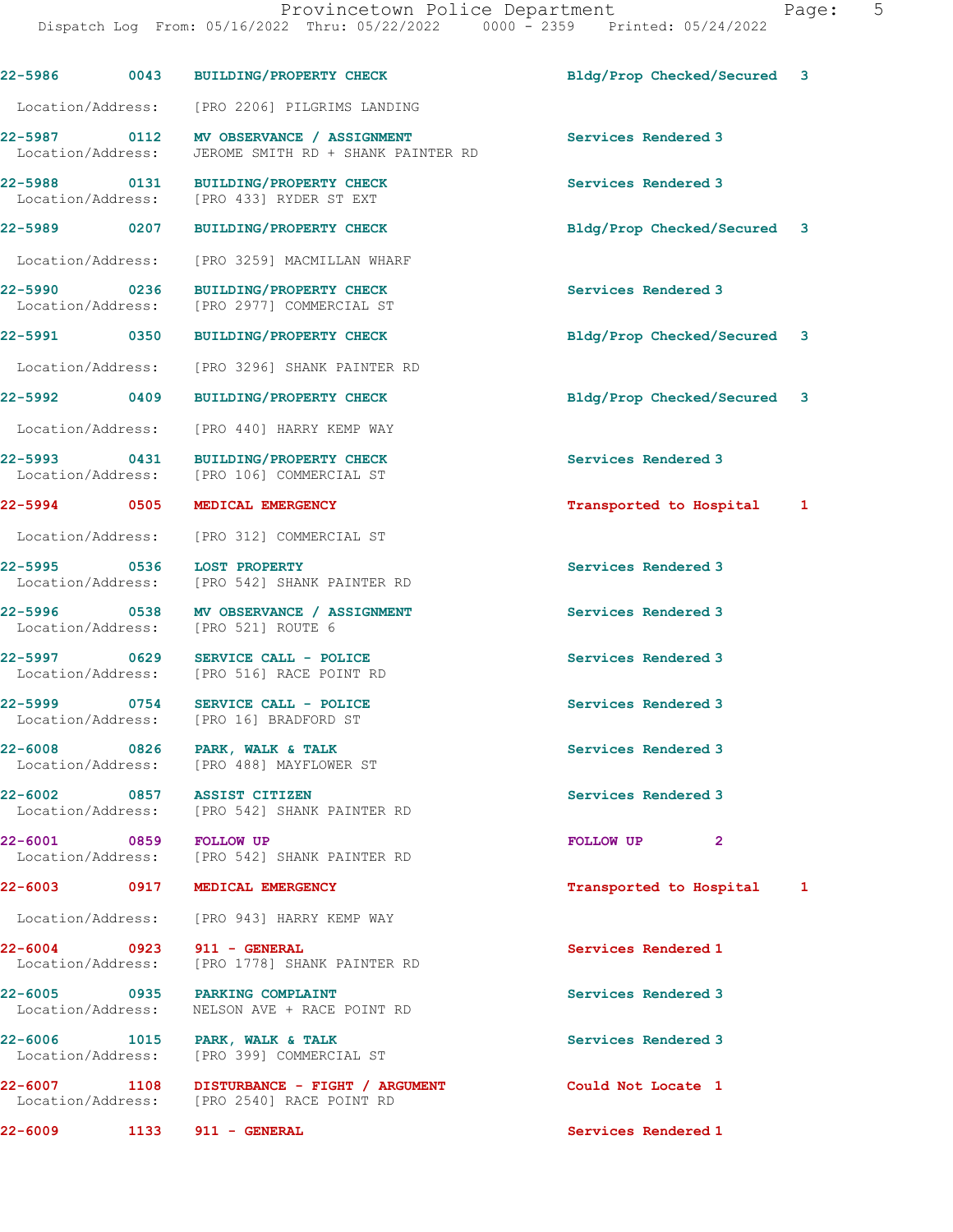Location/Address: [PRO 2207] SHANK PAINTER RD

|                                                                | 22-6010 1153 PARKING COMPLAINT<br>Location/Address: [PRO 488] MAYFLOWER ST             | Services Rendered 3      |                |
|----------------------------------------------------------------|----------------------------------------------------------------------------------------|--------------------------|----------------|
| 22-6012 1218                                                   | <b>LOST PROPERTY</b><br>Location/Address: [PRO 542] SHANK PAINTER RD                   | Services Rendered 3      |                |
| 22-6011 1224 MV COMPLAINT                                      | Location/Address: [PRO 2521] ROUTE 6                                                   | <b>VERBAL WARNING 2</b>  |                |
| 22-6013 1231                                                   | <b>LOST PROPERTY</b><br>Location/Address: [PRO 542] SHANK PAINTER RD                   | Services Rendered 3      |                |
|                                                                | 22-6014 1302 FIREARMS / WEAPONS<br>Location/Address: [PRO 2564] COMMERCIAL ST          | Services Rendered 2      |                |
| Location/Address:                                              | 22-6015 1345 PARKING COMPLAINT<br>[PRO 3994] COMMERCIAL ST                             | Services Rendered 3      |                |
| 22-6017 1445                                                   | SERVICE CALL - POLICE<br>Location/Address: [PRO 569] WINSLOW ST                        | Services Rendered 3      |                |
| 22-6018 1519<br>Location/Address:                              | HARASSMENT / THREATS<br>[PRO 770] BREWSTER ST                                          | SPOKEN TO                | $\overline{2}$ |
| 22-6021 1630<br>Location/Address:                              | MV OBSERVANCE / ASSIGNMENT<br>COMMERCIAL ST + SNAIL RD                                 | Services Rendered 3      |                |
|                                                                | 22-6022 1630 MV OBSERVANCE / ASSIGNMENT<br>Location/Address: COMMERCIAL ST + SNAIL RD  | Services Rendered 3      |                |
| 22-6020 1653 LOST PROPERTY                                     | Location/Address: [PRO 105] COMMERCIAL ST                                              | Services Rendered 3      |                |
| 22-6023 1717 911 - GENERAL<br>Location/Address: HARRY KEMP WAY |                                                                                        | Services Rendered 1      |                |
| 22-6024 1721 MV DISABLED<br>Location/Address: CEMETERY RD      |                                                                                        | Services Rendered 2      |                |
| 22-6025 1726 MV DISABLED                                       |                                                                                        | Referred to Other Agency | $\mathbf{2}$   |
|                                                                | Location/Address: [PRO 2499] RACE POINT RD                                             |                          |                |
| 22-6026 1737<br>Location/Address:                              | MEDICAL EMERGENCY<br>[PRO 1007] NELSON AVE                                             | Services Rendered 1      |                |
|                                                                |                                                                                        |                          |                |
|                                                                | 22-6027 1753 MV OBSERVANCE / ASSIGNMENT<br>Location/Address: CONWELL ST + CEMETERY RD  | Services Rendered 3      |                |
|                                                                | Location/Address: [PRO 542] SHANK PAINTER RD                                           | Services Rendered 1      |                |
|                                                                | 22-6029 1844 MV OBSERVANCE / ASSIGNMENT<br>Location/Address: BRADFORD ST + ALLERTON ST | Services Rendered 3      |                |
| 22-6028 1811 911 - GENERAL<br>22-6031 1914 MV COLLISION        | Location/Address: BROWNE ST + PLEASANT ST<br>Refer To Accident: 22-34-AC               | Services Rendered 1      |                |
| 22-6033 2032 HAZARDS                                           | Location/Address: [PRO 3259] MACMILLAN WHARF                                           | Services Rendered 2      |                |

22-6035 2103 MV OBSERVANCE / ASSIGNMENT Services Rendered 3 Location/Address: SHANK PAINTER RD + JEROME SMITH RD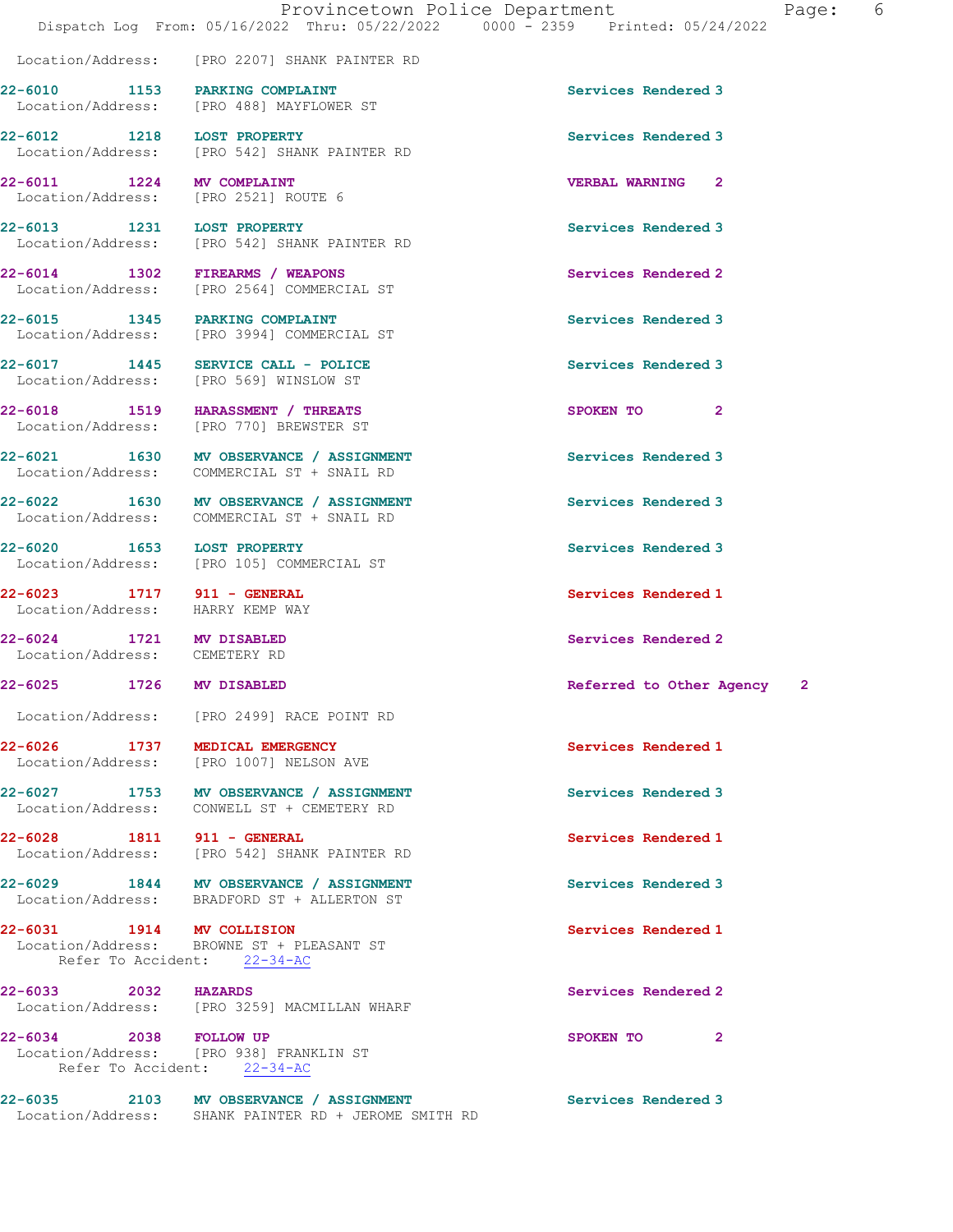|                                                         | Provincetown Police Department<br>Dispatch Log From: 05/16/2022 Thru: 05/22/2022 0000 - 2359 Printed: 05/24/2022 |                             | 7<br>Page: |
|---------------------------------------------------------|------------------------------------------------------------------------------------------------------------------|-----------------------------|------------|
| 22-6036 2105 MV STOP                                    | Location/Address: ROUTE 6 + SHANK PAINTER RD                                                                     | <b>VERBAL WARNING 3</b>     |            |
| 22-6037 2137 BAR CHECK                                  | Location/Address: [PRO 3432] COMMERCIAL ST                                                                       | Services Rendered 3         |            |
| 22-6038 2142 FOLLOW UP<br>Location/Address: CEMETERY RD |                                                                                                                  | Vehicle Towed 2             |            |
|                                                         | 22-6039 2157 BUILDING/PROPERTY CHECK<br>Location/Address: [PRO 399] COMMERCIAL ST                                | Services Rendered 3         |            |
|                                                         | 22-6040 2311 911 - GENERAL<br>Location/Address: [PRO 2204] COMMERCIAL ST                                         | Services Rendered 1         |            |
|                                                         | For Date: $05/19/2022 - Thursday$                                                                                |                             |            |
|                                                         | 22-6042 0008 BUILDING/PROPERTY CHECK                                                                             | Bldg/Prop Checked/Secured 3 |            |
|                                                         | Location/Address: [PRO 530] SHANK PAINTER RD                                                                     |                             |            |
|                                                         | 22-6043 0010 BUILDING/PROPERTY CHECK                                                                             | Bldg/Prop Checked/Secured 3 |            |
|                                                         | Location/Address: [PRO 399] COMMERCIAL ST                                                                        |                             |            |
|                                                         | 22-6044 0019 BUILDING/PROPERTY CHECK<br>Location/Address: [PRO 2540] RACE POINT RD                               | Services Rendered 3         |            |
|                                                         | 22-6045 0034 MV OBSERVANCE / ASSIGNMENT<br>Location/Address: [PRO 3430] COMMERCIAL ST                            | Services Rendered 3         |            |
|                                                         | 22-6046 0108 BUILDING/PROPERTY CHECK<br>Location/Address: [PRO 1886] BRADFORD ST                                 | Services Rendered 3         |            |
|                                                         | 22-6047 0109 MV OBSERVANCE / ASSIGNMENT<br>Location/Address: [PRO 521] ROUTE 6                                   | Services Rendered 3         |            |
|                                                         | 22-6048 0116 MV OBSERVANCE / ASSIGNMENT<br>Location/Address: JEROME SMITH RD + SHANK PAINTER RD                  | Services Rendered 3         |            |
| 22-6049                                                 | 0201 BUILDING/PROPERTY CHECK                                                                                     | Bldg/Prop Checked/Secured 3 |            |
|                                                         | Location/Address: [PRO 3259] MACMILLAN WHARF                                                                     |                             |            |
|                                                         | 22-6050 0203 BUILDING/PROPERTY CHECK<br>Location/Address: [PRO 2206] PILGRIMS LANDING                            | Services Rendered 3         |            |
|                                                         | 22-6051 0208 BUILDING/PROPERTY CHECK<br>Location/Address: [PRO 440] HARRY KEMP WAY                               | Services Rendered 3         |            |
| 22-6052 0240 MV STOP                                    | Location/Address: ROUTE 6 + SNAIL RD<br>Refer To Arrest: 22-44-AR                                                | Arrest(s) Made 3            |            |
|                                                         | 22-6053 0419 ASSIST DEPARTMENT / MUTUAL AID<br>Location/Address: [YAR] HIGGINS CROWELL RD                        | Services Rendered 3         |            |
|                                                         | 22-6054 0554 MV OBSERVANCE / ASSIGNMENT<br>Location/Address: CONWELL ST + OFF CONWELL ST                         | Services Rendered 3         |            |
|                                                         | 22-6055 0554 MV OBSERVANCE / ASSIGNMENT<br>Location/Address: ROUTE 6 + PROVINCELANDS RD                          | Services Rendered 3         |            |
|                                                         | 22-6056 0559 MV OBSERVANCE / ASSIGNMENT<br>Location/Address: [PRO 530] SHANK PAINTER RD                          | Services Rendered 3         |            |
| 22-6057 0624 MV STOP                                    | Location/Address: CEMETERY RD + OFF CEMETERY RD                                                                  | <b>VERBAL WARNING 3</b>     |            |
|                                                         | 22-6058 0627 SERVICE CALL - POLICE                                                                               | Services Rendered 3         |            |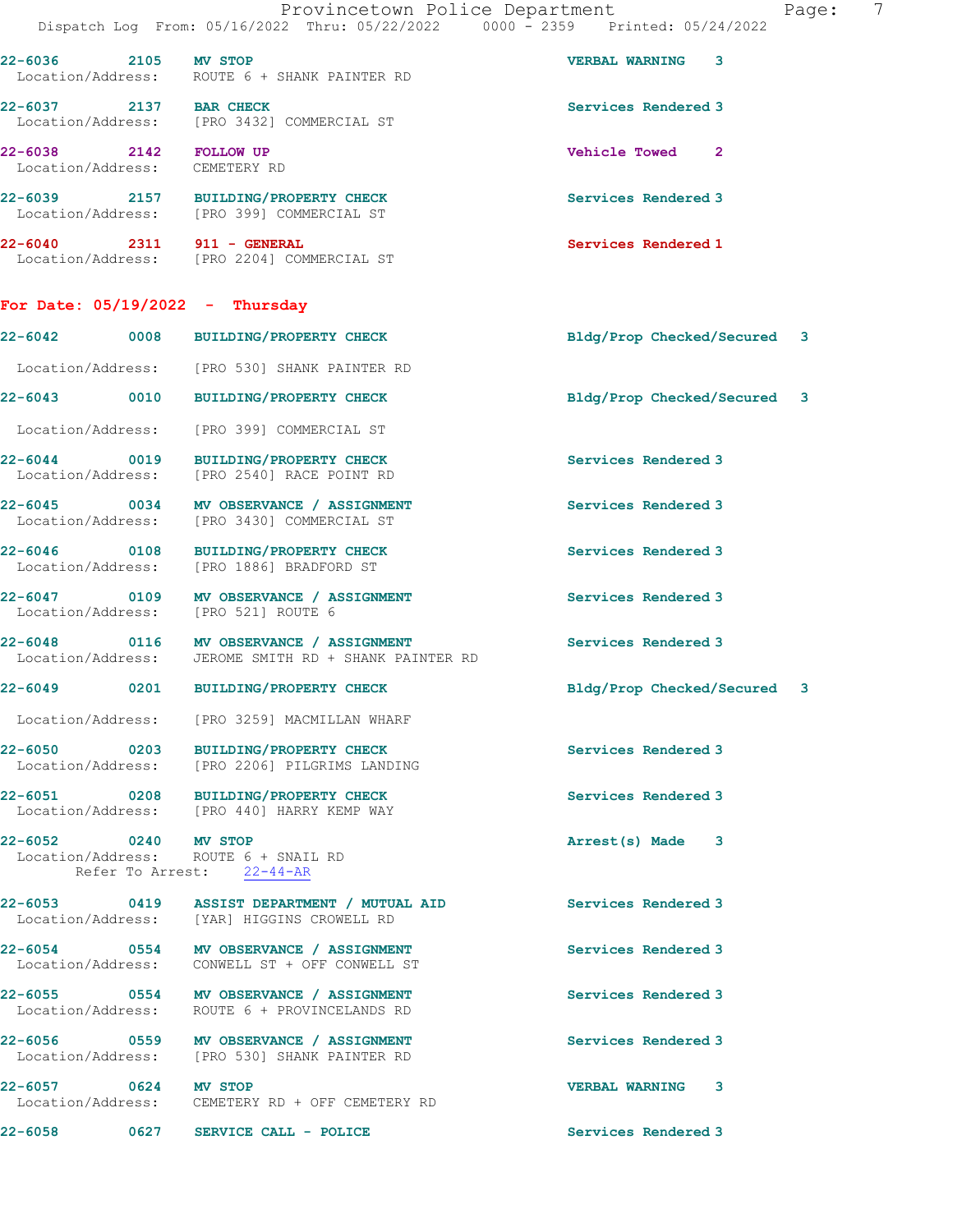|                                 |                                                                                 | Dispatch Log From: 05/16/2022 Thru: 05/22/2022 0000 - 2359 Printed: 05/24/2022 |
|---------------------------------|---------------------------------------------------------------------------------|--------------------------------------------------------------------------------|
|                                 | Location/Address: [PRO 516] RACE POINT RD                                       |                                                                                |
| 22-6060 0655 LOST PROPERTY      | Location/Address: [PRO 2539] RYDER ST EXT                                       | Services Rendered 3                                                            |
|                                 | 22-6062 0811 SERVICE CALL - POLICE<br>Location/Address: [PRO 569] WINSLOW ST    | Services Rendered 3                                                            |
|                                 | 22-6068 0813 SERVICE CALL - POLICE<br>Location/Address: [PRO 488] MAYFLOWER ST  | Services Rendered 3                                                            |
| Location/Address: COMMERCIAL ST | 22-6063 0844 MEDICAL EMERGENCY                                                  | Patient Refusal 1                                                              |
|                                 | 22-6065 0904 PROPERTY DAMAGE<br>Location/Address: [PRO 2823] FRANKLIN ST        | Unfounded<br>3                                                                 |
|                                 | 22-6064 0907 BUILDING/PROPERTY CHECK                                            | Bldg/Prop Checked/Secured 3                                                    |
|                                 | Location/Address: [PRO 2977] COMMERCIAL ST                                      |                                                                                |
| 22-6066 0912 911 - GENERAL      | Location/Address: [PRO 204] COMMERCIAL ST                                       | Services Rendered 1                                                            |
|                                 | 22-6067 0921 PARKING COMPLAINT<br>Location/Address: [PRO 3573] PEARL ST         | Services Rendered 3                                                            |
|                                 | 22-6070 1102 MEDICAL EMERGENCY<br>Location/Address: [PRO 1634] COMMERCIAL ST    | Services Rendered 1                                                            |
| 22-6072 1215                    | ANIMAL CALL<br>Location/Address: [PRO 1099] SCHUELER BLVD                       | Services Rendered 2                                                            |
|                                 | 22-6073 1222 BUILDING/PROPERTY CHECK                                            | Bldg/Prop Checked/Secured 3                                                    |
|                                 | Location/Address: [PRO 94] BRADFORD ST                                          |                                                                                |
|                                 | 22-6074 1226 BUILDING/PROPERTY CHECK                                            | Bldg/Prop Checked/Secured<br>3                                                 |
|                                 | Location/Address: [PRO 2483] COMMERCIAL ST                                      |                                                                                |
|                                 | 22-6075 1246 MEDICAL EMERGENCY                                                  | Transported to Hospital<br>1                                                   |
| Location/Address: BROWNE ST     |                                                                                 |                                                                                |
|                                 | 22-6076 1336 BUILDING/PROPERTY CHECK                                            | Bldg/Prop Checked/Secured<br>3                                                 |
|                                 | Location/Address: [PRO 444] HIGH POLE HILL                                      |                                                                                |
| 22-6077 1350 ALARM - FIRE       | Location/Address: [PRO 488] MAYFLOWER ST                                        | Services Rendered 1                                                            |
| 22-6078 1356 911 - GENERAL      | Location/Address: [PRO 3296] SHANK PAINTER RD                                   | Services Rendered 1                                                            |
| 22-6079 1417 ALARM - FIRE       | Location/Address: [PRO 744] BRADFORD ST                                         | Services Rendered 1                                                            |
|                                 | 22-6080 1456 SERVICE CALL - POLICE<br>Location/Address: [PRO 569] WINSLOW ST    | Services Rendered 3                                                            |
|                                 | 22-6081 1537 PARKING COMPLAINT<br>Location/Address: PEARL ST + BRADFORD ST      | Services Rendered 3                                                            |
|                                 | 22-6082 1540 MV OBSERVANCE / ASSIGNMENT<br>Location/Address: [PRO 3440] ROUTE 6 | Services Rendered 3                                                            |
| 22-6083 1544 MV STOP            |                                                                                 | No Action Required<br>3                                                        |
|                                 | Location/Address: [PRO 2513] ROUTE 6                                            |                                                                                |

Provincetown Police Department Fage: 8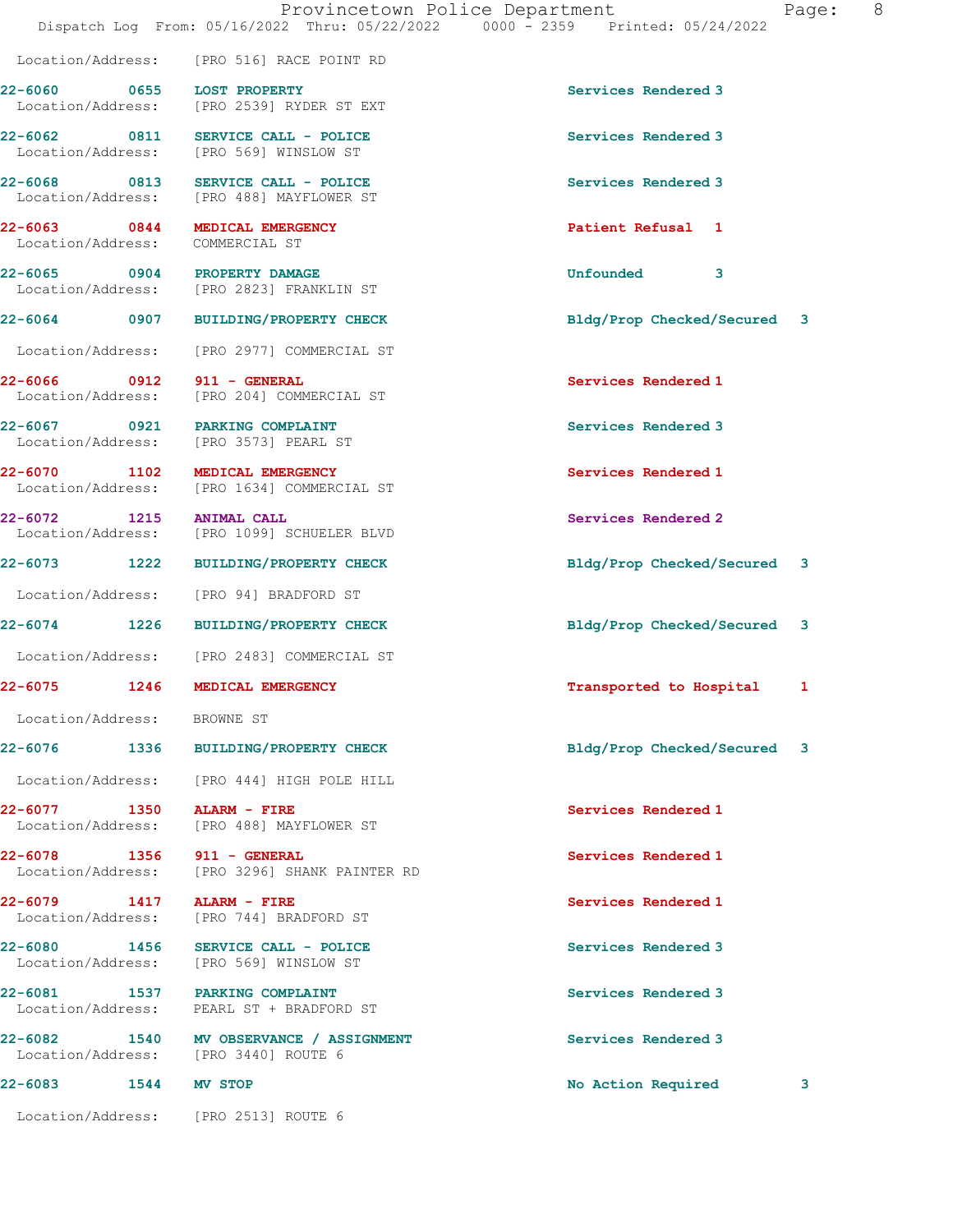22-6085 1611 MV STOP VERBAL WARNING 3

22-6086 1647 MEDICAL EMERGENCY Services Rendered 1

Location/Address: [PRO 530] SHANK PAINTER RD

 Location/Address: [PRO 1634] COMMERCIAL ST 22-6087 1808 SERVICE CALL - POLICE Services Rendered 3 Location/Address: [PRO 569] WINSLOW ST 22-6088 1810 MV OBSERVANCE / ASSIGNMENT Services Rendered 3<br>
Location/Address: [PRO 447] JEROME SMITH RD [PRO 447] JEROME SMITH RD 22-6089 1817 SERVICE CALL - POLICE Services Rendered 3 Location/Address: [PRO 79] CARVER ST 22-6091 1917 BUILDING/PROPERTY CHECK Bldg/Prop Checked/Secured 3 Location/Address: [PRO 2512] JEROME SMITH RD 22-6092 1919 BUILDING/PROPERTY CHECK Bldg/Prop Checked/Secured 3 Location/Address: [PRO 2540] RACE POINT RD 22-6093 2109 MV STOP VERBAL WARNING 3 Location/Address: BRADFORD ST + HOWLAND ST 22-6094 2205 MV COLLISION Transported to Hospital 1 Location/Address: RACE POINT RD For Date: 05/20/2022 - Friday

22-6095 0006 BUILDING/PROPERTY CHECK Bldg/Prop Checked/Secured 3 Location/Address: [PRO 399] COMMERCIAL ST 22-6096 0032 BUILDING/PROPERTY CHECK Bldg/Prop Checked/Secured 3 Location/Address: [PRO 444] HIGH POLE HILL 22-6097 0042 BUILDING/PROPERTY CHECK Bldg/Prop Checked/Secured 3 Location/Address: [PRO 2977] COMMERCIAL ST 22-6098 0108 BUILDING/PROPERTY CHECK Bldg/Prop Checked/Secured 3 Location/Address: [PRO 519] RACE POINT RD 22-6100 0116 BUILDING/PROPERTY CHECK Bldg/Prop Checked/Secured 3 Location/Address: [PRO 175] COMMERCIAL ST 22-6101 0122 MV OBSERVANCE / ASSIGNMENT Services Rendered 3 Location/Address: BRADFORD ST + HOWLAND ST 22-6102 0129 MV OBSERVANCE / ASSIGNMENT Services Rendered 3<br>
Location/Address: [PRO 537] SHANK PAINTER RD [PRO 537] SHANK PAINTER RD 22-6103 0157 BUILDING/PROPERTY CHECK Bldg/Prop Checked/Secured 3 Location/Address: [PRO 2206] PILGRIMS LANDING 22-6104 0210 BUILDING/PROPERTY CHECK Bldg/Prop Checked/Secured 3 Location/Address: [PRO 564] BAYBERRY AVE 22-6105 0219 BUILDING/PROPERTY CHECK Bldg/Prop Checked/Secured 3 Location/Address: [PRO 4041] BRADFORD ST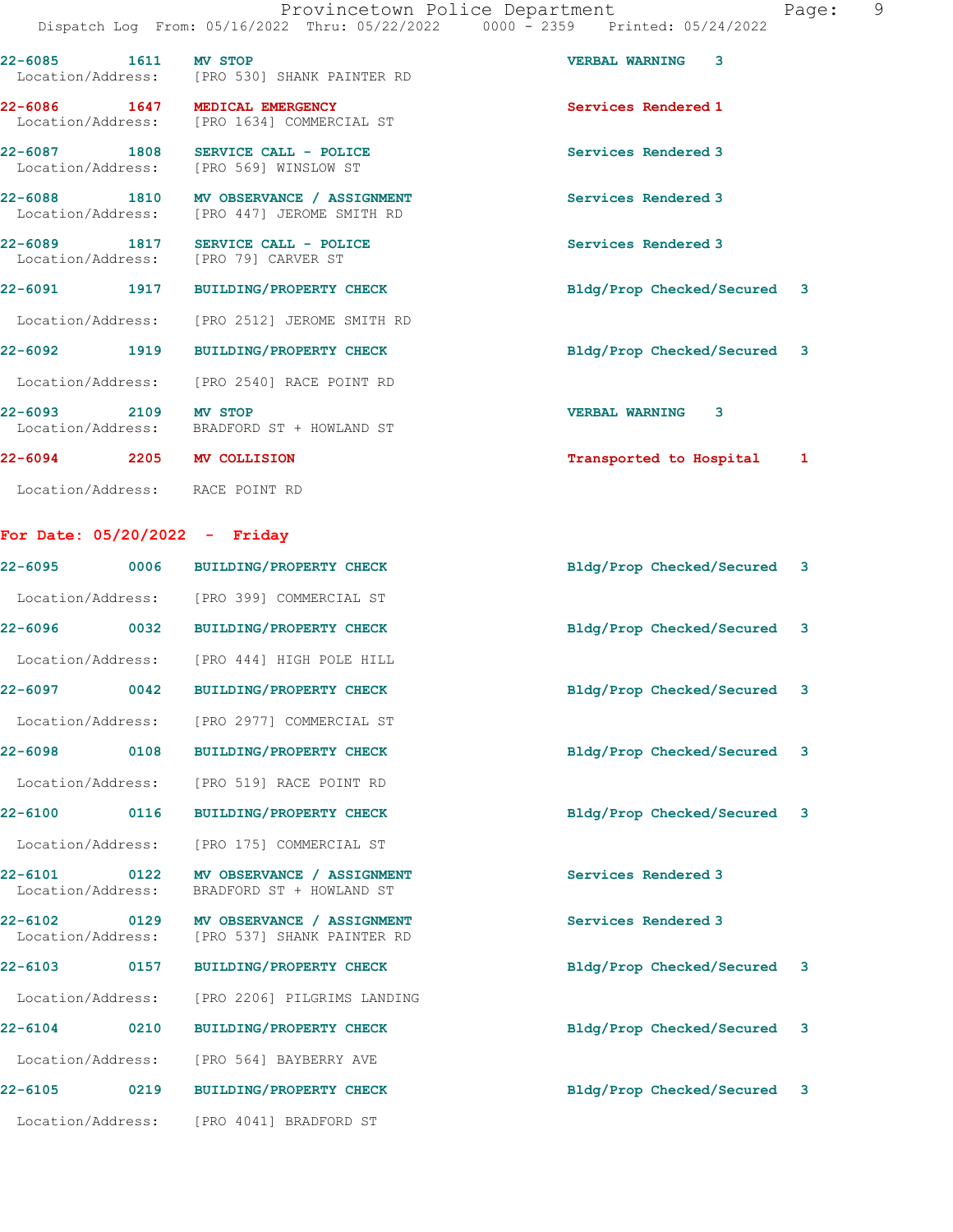|                                                                                         |                                                 | Dispatch Log From: 05/16/2022 Thru: 05/22/2022 0000 - 2359 Printed: 05/24/2022 |                     |                             |  |
|-----------------------------------------------------------------------------------------|-------------------------------------------------|--------------------------------------------------------------------------------|---------------------|-----------------------------|--|
| 22-6106 0240 MV OBSERVANCE / ASSIGNMENT<br>Location/Address: ROUTE 6 + HOWLAND ST       |                                                 |                                                                                |                     | Services Rendered 3         |  |
| 22-6107 0504 MV OBSERVANCE / ASSIGNMENT<br>Location/Address: PROVINCELANDS RD + ROUTE 6 |                                                 |                                                                                | Services Rendered 3 |                             |  |
| 22-6108 0519 MV OBSERVANCE / ASSIGNMENT<br>Location/Address: [PRO 521] ROUTE 6          |                                                 |                                                                                | Services Rendered 3 |                             |  |
| 22-6110 0619<br>Location/Address: [PRO 516] RACE POINT RD                               | SERVICE CALL - POLICE                           |                                                                                | Services Rendered 3 |                             |  |
| 22-6111 0624                                                                            | <b>BUILDING/PROPERTY CHECK</b>                  |                                                                                |                     | Bldg/Prop Checked/Secured 3 |  |
| Location/Address: [PRO 2540] RACE POINT RD                                              |                                                 |                                                                                |                     |                             |  |
| 22-6113 0636                                                                            | <b>BUILDING/PROPERTY CHECK</b>                  |                                                                                |                     | Bldg/Prop Checked/Secured 3 |  |
| Location/Address:                                                                       | [PRO 526] RYDER ST EXT                          |                                                                                |                     |                             |  |
| 22-6114 0707<br>Location/Address:                                                       | MEDICAL EMERGENCY<br>[PRO 2543] MACMILLAN WHARF |                                                                                |                     | Patient Refusal 1           |  |
| 22-6115 0753                                                                            | <b>HAZARDS</b>                                  |                                                                                |                     | Referred to Other Agency 2  |  |
| Location/Address: COMMERCIAL ST                                                         |                                                 |                                                                                |                     |                             |  |
| 22-6116 0810 SERVICE CALL - POLICE<br>Location/Address: [PRO 488] MAYFLOWER ST          |                                                 |                                                                                | Services Rendered 3 |                             |  |
| 22-6117 0810<br>Location/Address: [PRO 569] WINSLOW ST                                  | SERVICE CALL - POLICE                           |                                                                                | Services Rendered 3 |                             |  |
| 22-6118 0930                                                                            | MEDICAL EMERGENCY                               |                                                                                |                     | Transported to Hospital 1   |  |
| Location/Address: [PRO 3222] ALDEN ST                                                   |                                                 |                                                                                |                     |                             |  |
| 22-6120 1128                                                                            | <b>BUILDING/PROPERTY CHECK</b>                  |                                                                                |                     | Bldg/Prop Checked/Secured 3 |  |
| Location/Address: [PRO 3259] MACMILLAN WHARF                                            |                                                 |                                                                                |                     |                             |  |
| 22-6122 1225 ASSIST DEPARTMENT / MUTUAL AID<br>Location/Address: [TRU] AVOCET RD        |                                                 |                                                                                | Services Rendered 3 |                             |  |
| 22-6123 1331 PARKING COMPLAINT<br>Location/Address: WINSLOW ST + MAYFLOWER ST           |                                                 |                                                                                | Vehicle Towed 3     |                             |  |
| 22-6124 1343 HAZARDS<br>Location/Address: ROUTE 6 + HOWLAND ST                          |                                                 |                                                                                | Services Rendered 2 |                             |  |
| 22-6125 1428 MV OBSERVANCE / ASSIGNMENT<br>Location/Address: [PRO 3440] ROUTE 6         |                                                 |                                                                                | Services Rendered 3 |                             |  |
| 22-6126 1456 SERVICE CALL - POLICE<br>Location/Address: [PRO 569] WINSLOW ST            |                                                 |                                                                                | Services Rendered 3 |                             |  |
| 22-6127 1523                                                                            | MEDICAL EMERGENCY                               |                                                                                |                     | Transported to Hospital 1   |  |
| Location/Address: [PRO 440] HARRY KEMP WAY                                              |                                                 |                                                                                |                     |                             |  |
| 22-6128                                                                                 | 1613 PARKING COMPLAINT                          |                                                                                |                     | Citation / Warning Issued 3 |  |
| Location/Address: BANGS ST + COMMERCIAL ST                                              |                                                 |                                                                                |                     |                             |  |
| 22-6130                                                                                 | 1752 SERVE WARRANT                              |                                                                                |                     | Services Rendered 3         |  |

Location/Address: [PRO 643] COMMERCIAL ST

22-6131 1948 BUILDING/PROPERTY CHECK Services Rendered 3 Location/Address: [PRO 526] RYDER ST EXT

22-6132 2013 MEDICAL EMERGENCY Services Rendered 1

Provincetown Police Department Page: 10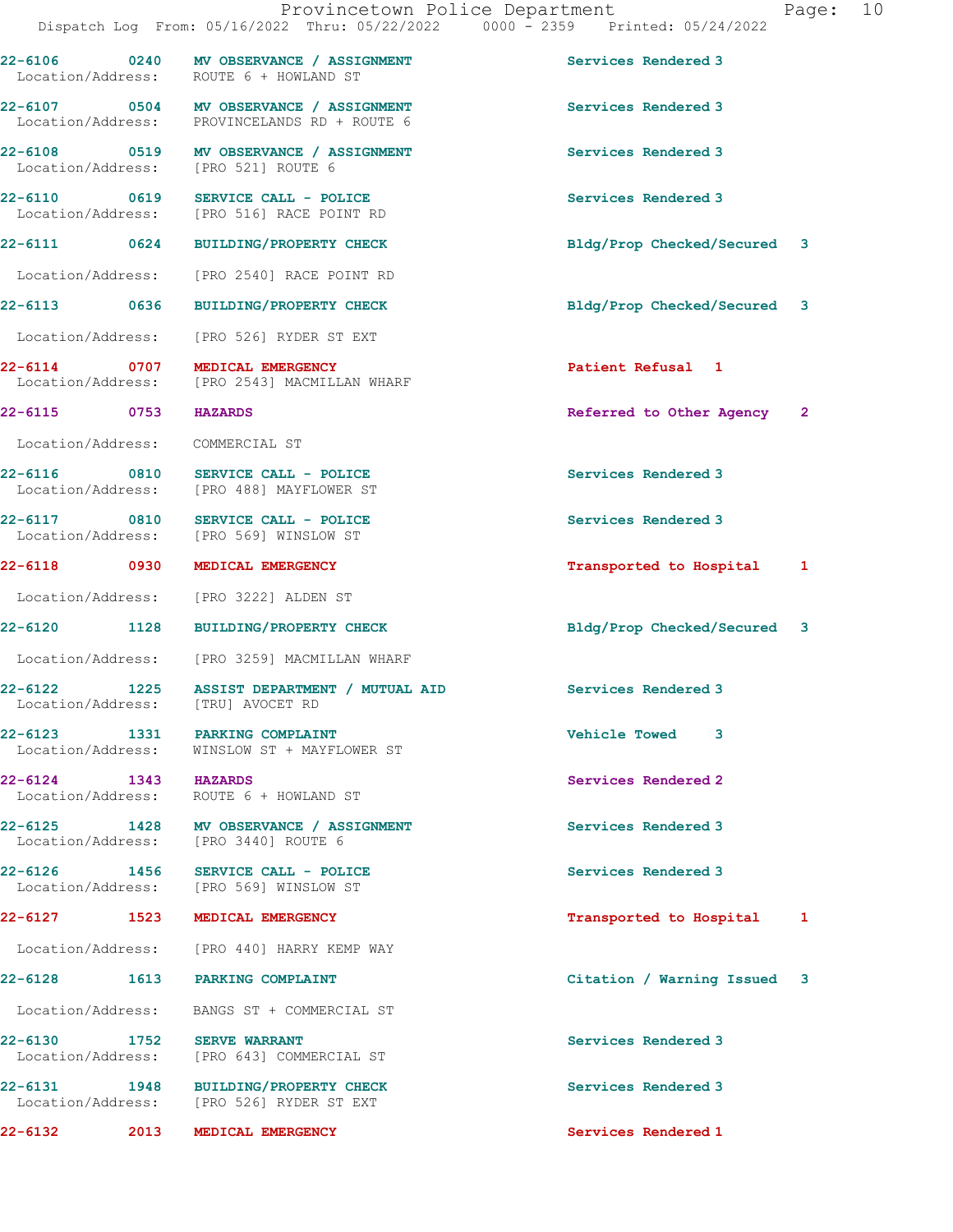|                                   | Provincetown Police Department<br>Dispatch Log From: 05/16/2022 Thru: 05/22/2022 0000 - 2359 Printed: 05/24/2022 | Page: 11                    |
|-----------------------------------|------------------------------------------------------------------------------------------------------------------|-----------------------------|
|                                   | Location/Address: [PRO 3222] ALDEN ST                                                                            |                             |
|                                   | 22-6133 2030 MV OBSERVANCE / ASSIGNMENT<br>Location/Address: ROUTE 6 + SHANK PAINTER RD                          | Services Rendered 3         |
|                                   | 22-6134 2054 BUILDING/PROPERTY CHECK<br>Location/Address: [PRO 182] COMMERCIAL ST                                | Services Rendered 3         |
| 22-6135 2139 MEDICAL EMERGENCY    | Location/Address: [PRO 964] KIMBERLY LN                                                                          | Patient Refusal 1           |
|                                   | 22-6136 2146 BUILDING/PROPERTY CHECK<br>Location/Address: [PRO 537] SHANK PAINTER RD                             | Services Rendered 3         |
| 22-6137 2158 BAR CHECK            | Location/Address: [PRO 272] COMMERCIAL ST                                                                        | Services Rendered 3         |
|                                   | 22-6138 2204 BAR CHECK<br>Location/Address: [PRO 3443] COMMERCIAL ST                                             | Services Rendered 3         |
|                                   | 22-6139 2223 BUILDING/PROPERTY CHECK                                                                             | Bldg/Prop Checked/Secured 3 |
|                                   | Location/Address: [PRO 182] COMMERCIAL ST                                                                        |                             |
|                                   | 22-6141 2357 DISTURBANCE - FIGHT / ARGUMENT<br>Location/Address: JOHNSON ST + BRADFORD ST                        | <b>GONE ON ARRIVAL 1</b>    |
| For Date: $05/21/2022 -$ Saturday |                                                                                                                  |                             |
|                                   | 22-6143 0010 BUILDING/PROPERTY CHECK                                                                             | Bldg/Prop Checked/Secured 3 |
|                                   | Location/Address: [PRO 3430] COMMERCIAL ST                                                                       |                             |
|                                   | 22-6144 0017 BAR CHECK<br>Location/Address: [PRO 272] COMMERCIAL ST                                              | Services Rendered 3         |
| 22-6145 0030 MV STOP              | Location/Address: [PRO 4041] BRADFORD ST + STANDISH ST                                                           | VERBAL WARNING 3            |
| $22 - 6146$<br>0047 BAR CHECK     | Location/Address: [PRO 2737] COMMERCIAL ST                                                                       | Services Rendered 3         |
|                                   | 22-6148  0124  DISTURBANCE - FIGHT / ARGUMENT<br>Location/Address: [PRO 3443] COMMERCIAL ST                      | Services Rendered 1         |
| Location/Address:                 | 22-6149 0133 BUILDING/PROPERTY CHECK<br>[PRO 3259] MACMILLAN WHARF                                               | Services Rendered 3         |
|                                   | 22-6150 0137 MV OBSERVANCE / ASSIGNMENT<br>Location/Address: [PRO 4136] BRADFORD ST                              | Services Rendered 3         |
| Location/Address:                 | 22-6151 0141 MV OBSERVANCE / ASSIGNMENT<br>CONWELL ST + OFF CONWELL ST                                           | Services Rendered 3         |
| 22-6152 0154 ASSIST CITIZEN       | Location/Address: [PRO 3430] COMMERCIAL ST                                                                       | Services Rendered 3         |
| 22-6153 0214 MV STOP              | Location/Address: PEARL ST + BRADFORD ST                                                                         | <b>VERBAL WARNING 3</b>     |
|                                   | 22-6154 0225 BUILDING/PROPERTY CHECK                                                                             | Bldg/Prop Checked/Secured 3 |
| Location/Address:                 | [PRO 379] COMMERCIAL ST                                                                                          |                             |
|                                   | 22-6155 0245 BUILDING/PROPERTY CHECK<br>Location/Address: [PRO 433] RYDER ST EXT                                 | Services Rendered 3         |
|                                   | 22-6156 0312 BUILDING/PROPERTY CHECK                                                                             | Bldg/Prop Checked/Secured 3 |
|                                   | Location/Address: [PRO 516] RACE POINT RD                                                                        |                             |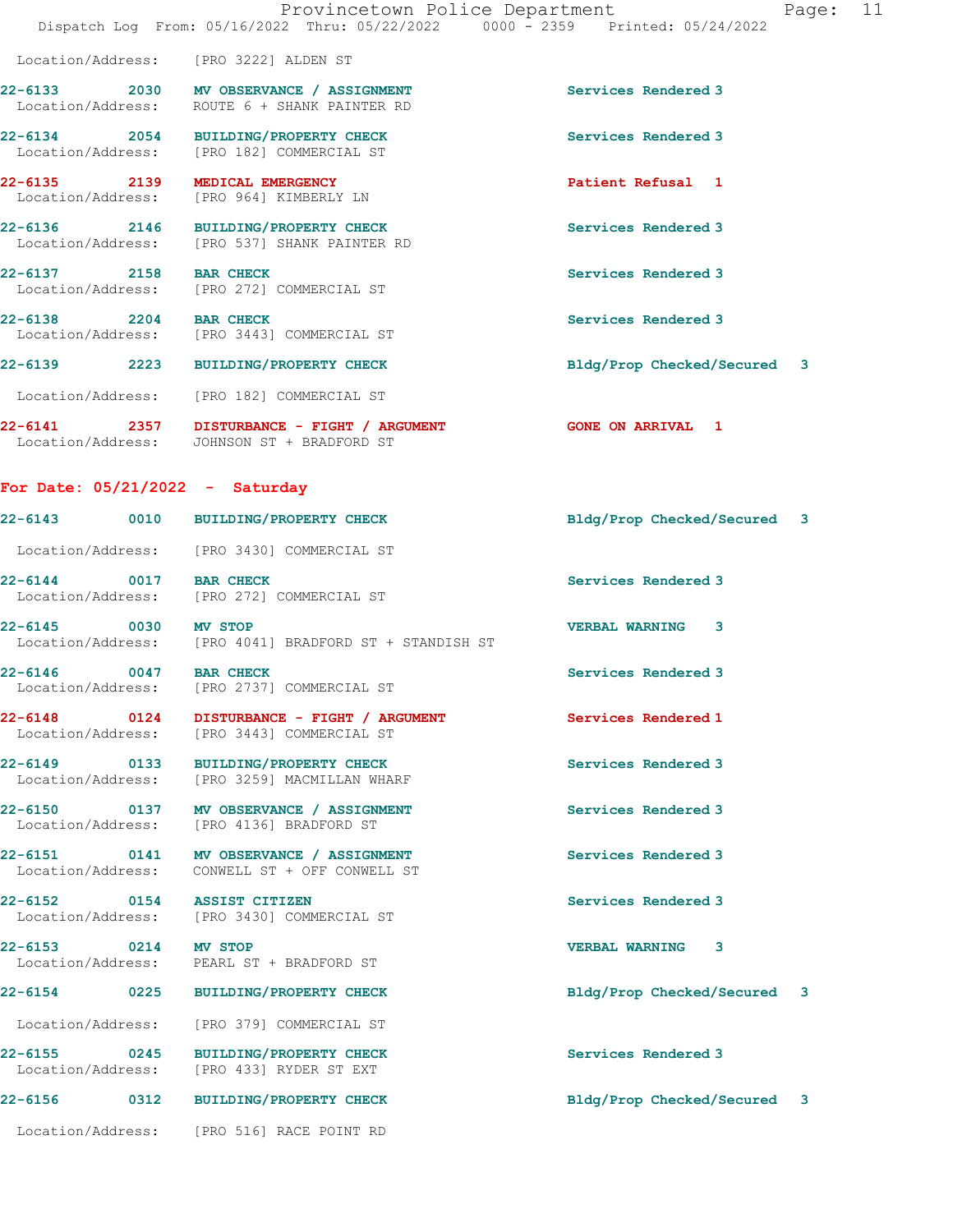| 22-6158                           | 0428 | MEDICAL EMERGENCY                                                                                 | Transported to Hospital            | 1              |
|-----------------------------------|------|---------------------------------------------------------------------------------------------------|------------------------------------|----------------|
| Location/Address:                 |      | [PRO 964] KIMBERLY LN                                                                             |                                    |                |
| 22-6159 0455                      |      | <b>BUILDING/PROPERTY CHECK</b>                                                                    | Bldg/Prop Checked/Secured          | 3              |
| Location/Address:                 |      | [PRO 530] SHANK PAINTER RD                                                                        |                                    |                |
| 22-6160 0549<br>Location/Address: |      | MV OBSERVANCE / ASSIGNMENT<br>SHANK PAINTER RD + JEROME SMITH RD                                  | Services Rendered 3                |                |
|                                   |      | 22-6161 0555 MV OBSERVANCE / ASSIGNMENT<br>Location/Address: ROUTE 6 + SNAIL RD                   | Services Rendered 3                |                |
| 22-6162 0608                      |      | SERVICE CALL - POLICE<br>Location/Address: [PRO 516] RACE POINT RD                                | Services Rendered 3                |                |
| 22-6164                           | 0634 | <b>ASSIST CITIZEN</b>                                                                             | No Action Required                 | 3              |
| Location/Address:                 |      | [PRO 1238] MILLER HILL RD                                                                         |                                    |                |
| 22-6163 0635                      |      | <b>BUILDING/PROPERTY CHECK</b>                                                                    | Bldg/Prop Checked/Secured          | 3              |
| Location/Address:                 |      | [PRO 519] RACE POINT RD                                                                           |                                    |                |
| 22-6165 0910                      |      | BUILDING/PROPERTY CHECK                                                                           | Bldg/Prop Checked/Secured          | 3              |
| Location/Address:                 |      | [PRO 2483] COMMERCIAL ST                                                                          |                                    |                |
| 22-6166<br>Location/Address:      | 0935 | <b>BUILDING/PROPERTY CHECK</b><br>[PRO 3259] MACMILLAN WHARF                                      | Services Rendered 3                |                |
| 22-6167 0943                      |      | <b>HAZARDS</b>                                                                                    | Referred to Other Agency           | $\overline{2}$ |
| Location/Address:                 |      | [PRO 1314] CENTRAL ST                                                                             |                                    |                |
| 22-6169<br>Location/Address:      | 1034 | MV OBSERVANCE / ASSIGNMENT<br>[PRO 2977] COMMERCIAL ST                                            | Services Rendered 3                |                |
| <b>22-6170</b>                    | 1103 | BUILDING/PROPERTY CHECK                                                                           | Bldg/Prop Checked/Secured 3        |                |
|                                   |      | Location/Address: [PRO 2206] PILGRIMS LANDING                                                     |                                    |                |
|                                   |      | 22-6173 1237 LOST PROPERTY<br>Location/Address: [PRO 542] SHANK PAINTER RD                        | Services Rendered 3                |                |
|                                   |      | 22-6174 1239 MV OBSERVANCE / ASSIGNMENT<br>Location/Address: ROUTE 6 + SNAIL RD                   | Services Rendered 3                |                |
|                                   |      | 22-6175 1244 ASSIST CITIZEN<br>Location/Address: [PRO 542] SHANK PAINTER RD                       | Services Rendered 3                |                |
|                                   |      | 22-6176 1323 DISORDERLY<br>Location/Address: [PRO 571] ALDEN ST                                   | Could Not Locate 1                 |                |
|                                   |      | 22-6177 1442 PARKING COMPLAINT<br>Location/Address: [PRO 439] GOSNOLD ST                          | Unfounded 3                        |                |
|                                   |      | 22-6178 1509 MV COLLISION<br>Location/Address: [PRO 606] CONWELL ST<br>Refer To Accident: 22-7-AC | Services Rendered 1                |                |
|                                   |      | 22-6179 1512 DISTURBANCE - FIGHT / ARGUMENT<br>Location/Address: [PRO 4082] GOSNOLD ST            | Services Rendered 1                |                |
|                                   |      | 22-6180 1520 ALARM - FIRE<br>Location/Address: [PRO 155] COMMERCIAL ST                            | <b>False Alarm</b><br>$\mathbf{1}$ |                |
|                                   |      | 22-6181 1537 ALARM - FIRE<br>Location/Address: [PRO 2284] MACMILLAN                               | <b>False Alarm</b><br>1            |                |
|                                   |      |                                                                                                   |                                    |                |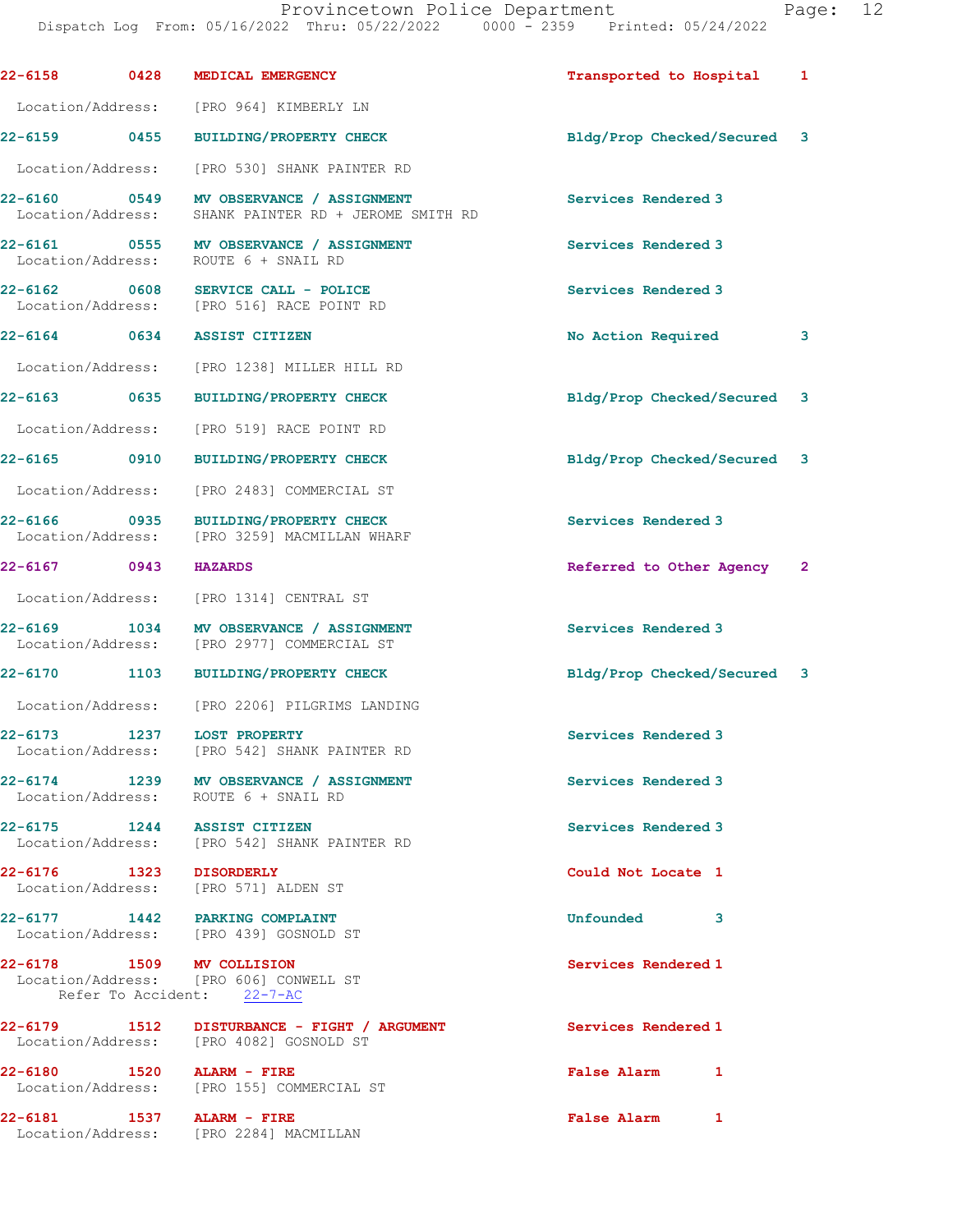Dispatch Log From: 05/16/2022 Thru: 05/22/2022 0000 - 2359 Printed: 05/24/2022

| $22 - 6182$                       | 1642 | MEDICAL EMERGENCY                                                           | Transported to Hospital     | 1 |
|-----------------------------------|------|-----------------------------------------------------------------------------|-----------------------------|---|
|                                   |      | Location/Address: [PRO 3259] MACMILLAN WHARF                                |                             |   |
| 22-6183 1646                      |      | MEDICAL EMERGENCY                                                           | Transported to Hospital     | 1 |
|                                   |      | Location/Address: [PRO 1892] SHANK PAINTER RD                               |                             |   |
| 22-6185 1803<br>Location/Address: |      | 911 - GENERAL<br>[PRO 143] COMMERCIAL ST                                    | Could Not Locate 1          |   |
| 22-6186 1913                      |      | MEDICAL EMERGENCY<br>Location/Address: [PRO 3222] ALDEN ST                  | Patient Refusal 1           |   |
|                                   |      | 22-6187 1926 911 - GENERAL<br>Location/Address: [PRO 778] BROWNE ST         | Services Rendered 1         |   |
| 22-6188 1936                      |      | MEDICAL EMERGENCY                                                           | Transported to Hospital     | 1 |
|                                   |      | Location/Address: [PRO 1892] SHANK PAINTER RD                               |                             |   |
| 22-6189 1950                      |      | <b>MV COLLISION</b><br>Location/Address: [PRO 2114] WASHINGTON AVE          | Vehicle Towed 1             |   |
| 22-6192 2116                      |      | <b>BUILDING/PROPERTY CHECK</b><br>Location/Address: [PRO 182] COMMERCIAL ST | Services Rendered 3         |   |
|                                   |      | 22-6193 2118 ALARM - FIRE<br>Location/Address: [PRO 3265] COMMERCIAL ST     | Extinguished<br>1           |   |
| $22 - 6194$ 2125                  |      | ALARM - FIRE<br>Location/Address: [PRO 253] COMMERCIAL ST                   | Extinguished 1              |   |
| 22-6195 2140<br>Location/Address: |      | 911 - GENERAL<br>[PRO 2499] RACE POINT RD                                   | Services Rendered 1         |   |
| 22-6196 2144                      |      | MEDICAL EMERGENCY<br>Location/Address: [PRO 3222] ALDEN ST                  | Patient Refusal 1           |   |
|                                   |      | 22-6197 2318 LOST PROPERTY<br>Location/Address: [PRO 105] COMMERCIAL ST     | Services Rendered 3         |   |
|                                   |      | 22-6198 2346 911 - GENERAL<br>Location/Address: COMMERCIAL ST + STANDISH ST | Could Not Locate 1          |   |
| $22 - 6199$                       | 2355 | <b>NOISE COMPLAINT</b><br>Location/Address: [PRO 146] COMMERCIAL ST         | <b>GONE ON ARRIVAL</b><br>3 |   |
|                                   |      | For Date: $05/22/2022 -$ Sunday                                             |                             |   |
| 22-6201                           | 0005 | <b>BAR CHECK</b>                                                            | Bldg/Prop Checked/Secured 3 |   |
|                                   |      | Location/Address: [PRO 272] COMMERCIAL ST                                   |                             |   |
| $22 - 6202$                       | 0007 | <b>BAR CHECK</b>                                                            | Bldg/Prop Checked/Secured 3 |   |
| Location/Address:                 |      | [PRO 2737] COMMERCIAL ST                                                    |                             |   |
| 22-6203                           | 0008 | <b>BUILDING/PROPERTY CHECK</b>                                              | Bldg/Prop Checked/Secured 3 |   |
|                                   |      | Location/Address: [PRO 446] HOWLAND ST                                      |                             |   |
| $22 - 6204$                       | 0016 | MV OBSERVANCE / ASSIGNMENT<br>Location/Address: [PRO 3912] SHANK PAINTER RD | Services Rendered 3         |   |
| 22-6205<br>Location/Address:      | 0048 | MV STOP<br>[PRO 3099] SHANK PAINTER RD                                      | <b>VERBAL WARNING</b><br>3  |   |
| 22-6207                           | 0120 | <b>NOISE COMPLAINT</b>                                                      | Services Rendered 3         |   |
|                                   |      |                                                                             |                             |   |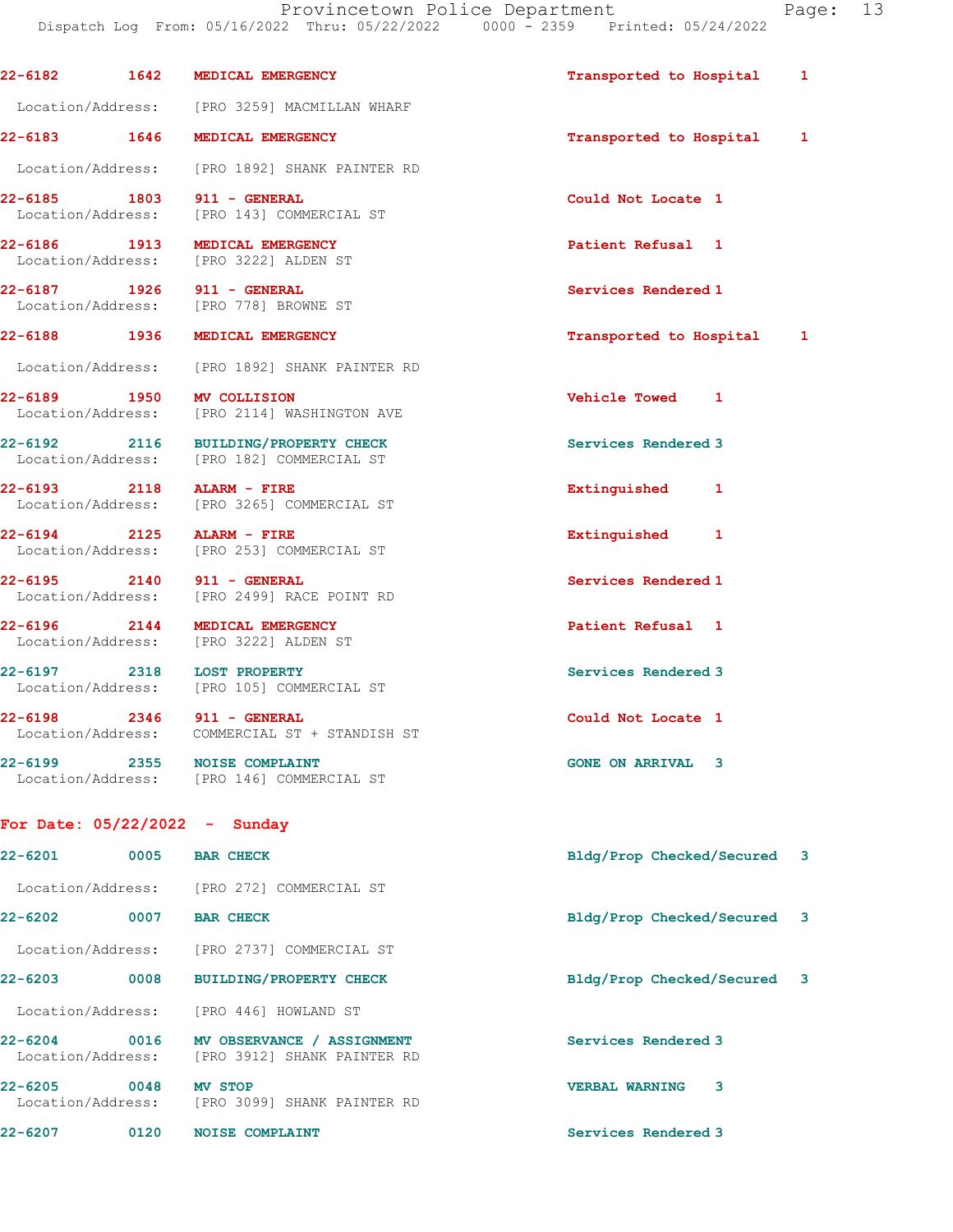| aae |  |
|-----|--|
|     |  |

 Location/Address: [PRO 3443] COMMERCIAL ST 22-6208 0135 ALARM - GENERAL Services Rendered 1 Location/Address: [PRO 385] COMMERCIAL ST 22-6209 0147 BUILDING/PROPERTY CHECK Services Rendered 3<br>
Location/Address: [PRO 3259] MACMILLAN WHARF [PRO 3259] MACMILLAN WHARF 22-6210 0149 BUILDING/PROPERTY CHECK Bldg/Prop Checked/Secured 3 Location/Address: [PRO 1638] COMMERCIAL ST 22-6211 0155 BUILDING/PROPERTY CHECK Services Rendered 3 Location/Address: [PRO 2483] COMMERCIAL ST 22-6212 0201 MV OBSERVANCE / ASSIGNMENT Services Rendered 3 BRADFORD ST + HOWLAND ST 22-6213 0206 BUILDING/PROPERTY CHECK Bldg/Prop Checked/Secured 3 Location/Address: [PRO 413] CONWELL ST 22-6214 0210 MV OBSERVANCE / ASSIGNMENT Services Rendered 3 Location/Address: CONWELL ST + RACE POINT RD 22-6215 0252 BUILDING/PROPERTY CHECK Bldg/Prop Checked/Secured 3 Location/Address: [PRO 517] RACE POINT RD 22-6216 0255 BUILDING/PROPERTY CHECK Services Rendered 3 [PRO 2577] BRADFORD ST 22-6217 0439 BUILDING/PROPERTY CHECK Bldg/Prop Checked/Secured 3 Location/Address: [PRO 530] SHANK PAINTER RD 22-6218 0511 ALARM - FIRE False Alarm 1 Location/Address: [PRO 3947] BRADFORD ST 22-6219 0537 ASSIST CITIZEN Services Rendered 3 [PRO 221] COMMERCIAL ST 22-6220 0610 SERVICE CALL - POLICE Services Rendered 3 Location/Address: [PRO 516] RACE POINT RD 22-6221 0654 MEDICAL EMERGENCY **120 CONTACT 1** Transported to Hospital 1 Location/Address: [PRO 350] COMMERCIAL ST 22-6222 0803 COMPLAINT - GENERAL Services Rendered 3 Location/Address: [PRO 2483] COMMERCIAL ST 22-6223 0835 HAZARDS Unfounded 2 Location/Address: [PRO 4136] BRADFORD ST 22-6225 1009 BUILDING/PROPERTY CHECK Services Rendered 3<br>
Location/Address: [PRO 2206] PILGRIMS LANDING [PRO 2206] PILGRIMS LANDING 22-6227 1113 MEDICAL EMERGENCY 22-6227 Patient Refusal 1 Location/Address: [PRO 3222] ALDEN ST 22-6228 1128 ANIMAL CALL 22-6228 1128 22-6228<br>
Location/Address: [PRO 1265] COMMERCIAL ST [PRO 1265] COMMERCIAL ST 22-6229 1148 MEDICAL EMERGENCY **Patient Refusal** 1 Location/Address: [PRO 823] COMMERCIAL ST 22-6230 1159 HAZARDS Could Not Locate 2 Location/Address: [PRO 385] COMMERCIAL ST 22-6231 1211 ANIMAL CALL Services Rendered 2